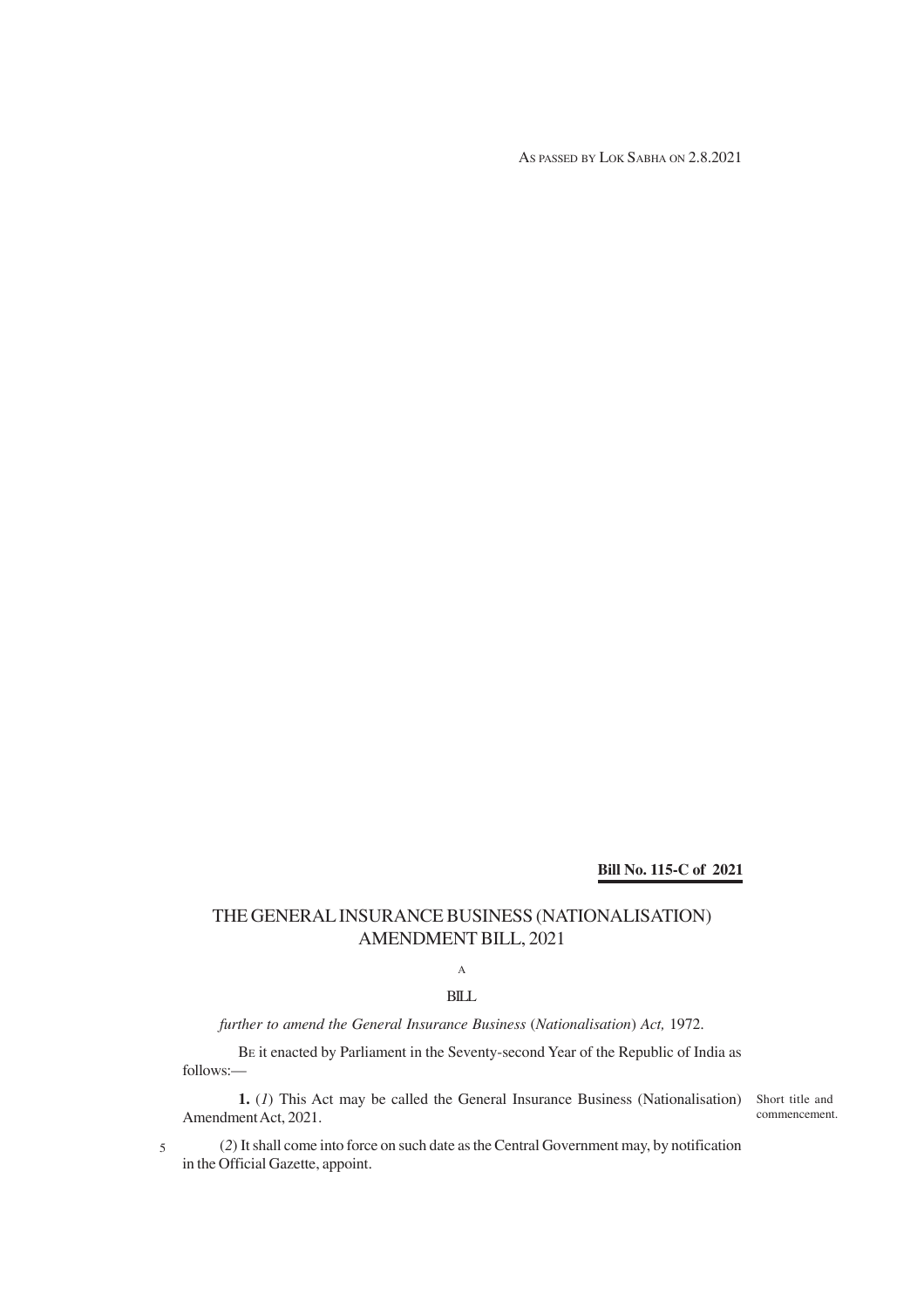2 Amendment of section 3. 57 of 1972. 1 of 1956. 18 of 2013. 4 of 1938. Amendment of section 9. **2.** In section 3 of the General Insurance Business (Nationalisation) Act, 1972 (hereinafter referred to as the principal Act),—  $(i)$  after clause  $(b)$ , the following clause shall be inserted, namely:— *'*(*ba*) "board of directors" or "board", in relation to a specified insurer, shall have the same meaning as assigned to it in clause (*10*) of section 2 of the 5 Companies Act, 2013;';  $(iii)$  in clause  $(c)$ , for the words and figures "the Companies Act, 1956", the words and figures "the Companies Act, 2013" shall be substituted;  $(iii)$  for clause  $(g)$ , the following clause shall be substituted, namely:— *'*(*g*) "general insurance business" shall have the same meaning as assigned 10 to it in the Insurance Act, 1938;'; *(iv)* in clause (*h*), for the word and figures "section 617", the words, brackets and figures "clause (*45*) of section 2" shall be substituted; (*v*) after clause (*o*)*,* the following clause shall be inserted, namely:— *'*(*oa*) "specified insurer" means the Corporation as defined in clause (*d*) or 15 any of the insurance companies specified in section 10A;'. **3.** In section 9 of the principal Act, for the words and figures "the Companies Act, 1956", the words and figures "the Companies Act, 2013" shall be substituted. **4.** In section 10B of the principal Act, the proviso shall be omitted. **5.** After section 24A of the principal Act, the following section shall be inserted, 20 namely:— '24B.(*1*) On and from the date on which the Central Government ceases to control any specified insurer, after the commencement of the General Insurance Business (Nationalisation) Amendment Act, 2021, the provisions of this Act shall cease to apply in respect of that specified insurer. (*2*) Notwithstanding anything contained in sub-section (*1*), on the date of cessation of applicability referred to in sub-section (*1*),— (*a*) any scheme framed by the Central Government under sub-section (*1*) of section 17A in respect of the specified insurer referred to in sub-section (*1*) shall be deemed to have been adopted by the board of directors of such specified 30 insurer: Provided that the board of directors may make such additions, amendments or variations thereto, or frame new policy in place of such scheme, as it may deem appropriate; (*b*) without prejudice to the generality of the power of the board of directors 35 of the specified insurer under clause (*a*), all powers exercisable by the Central Government under a scheme framed by it in sub-section (*1*) of section 17A shall be exercisable by that board of directors. *Explanation* 1.*—*For the purposes of this section, the expression "control" means the right of the Central Government, in relation to a specified insurer,— (*i*) to appoint a majority of its directors; or (*ii*) to have power over its management or policy decisions, by virtue of its shareholding rights or management rights under its articles of association or shareholders agreements or voting agreements or any other agreements executed with the specified insurer or any other person in relation to the specified 45insurer. 18 of 2013. Amendment of section 10B. Insertion of new section 24B. 1 of 1956. 18 of 2013. Cessation of application of Act. 25 40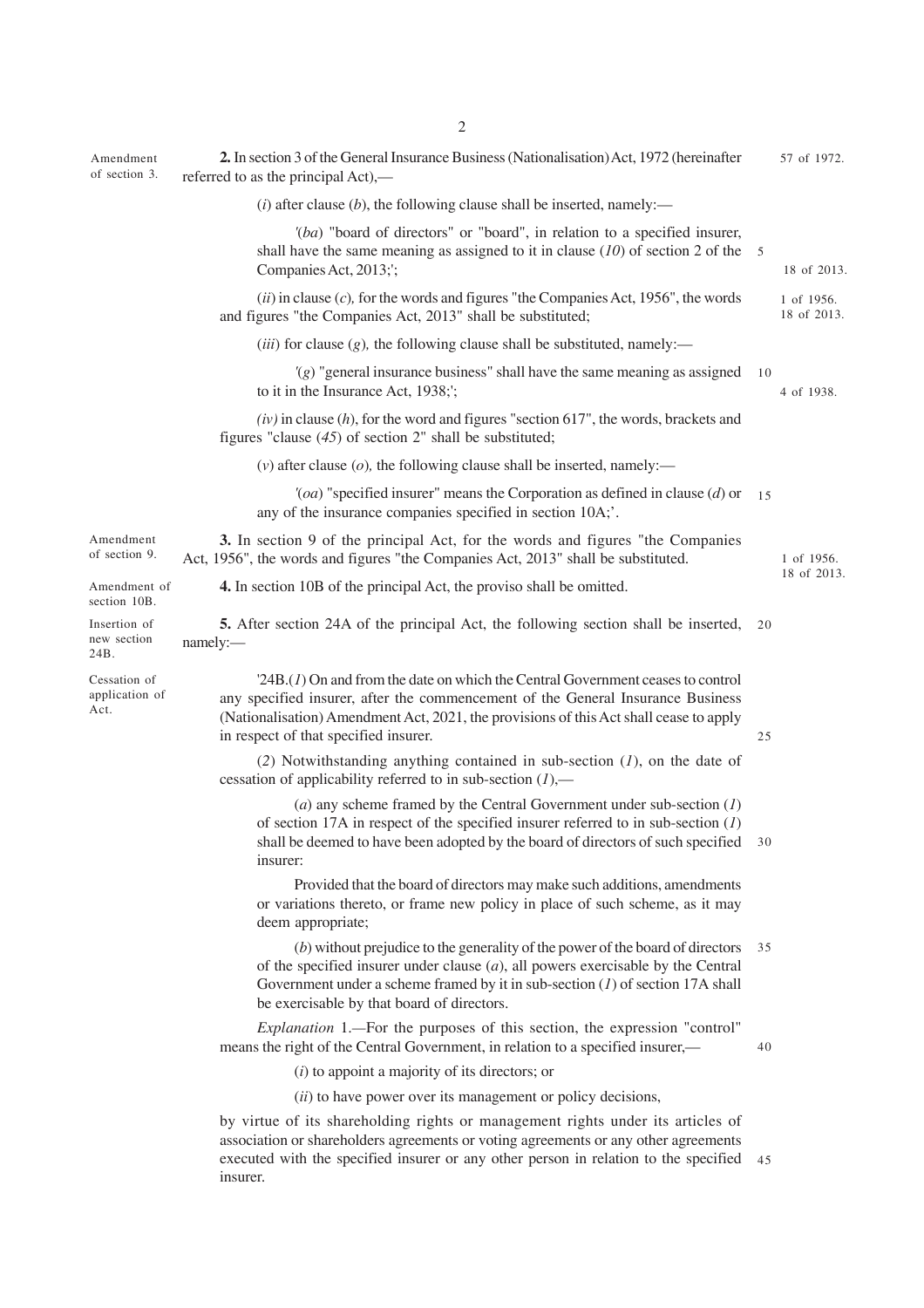*Explanation* 2.*—*For the removal of doubts, it is hereby clarified that—

(*i*) the provisions of this section shall also apply to any rule, scheme, direction or notification made under this Act before the cessation of applicability;

(*ii*) the cessation of applicability shall not revive anything that was not already in force or in existence under this Act or affect anything previously done or suffered under this Act;

(*iii*) the board of directors of the specified insurer shall exercise the powers referred to in sub-section (*2*), subject to any requirement under any law for the time being in force.'.

10

5

**6.** After section 31 of the principal Act, the following section shall be inserted, namely:—

Insertion of new section 31A.

director of specified insurer.

'31A. A director of a specified insurer who is not its whole-time director shall be Liability of held liable only in respect of such acts of omission or commission of the specified insurer which had been committed with his knowledge, attributable through board processes, and with his consent or connivance or where he had not acted diligently.

*Explanation.—*For the purposes of this section, the reference to "board" shall

15

include committees of the board.'.